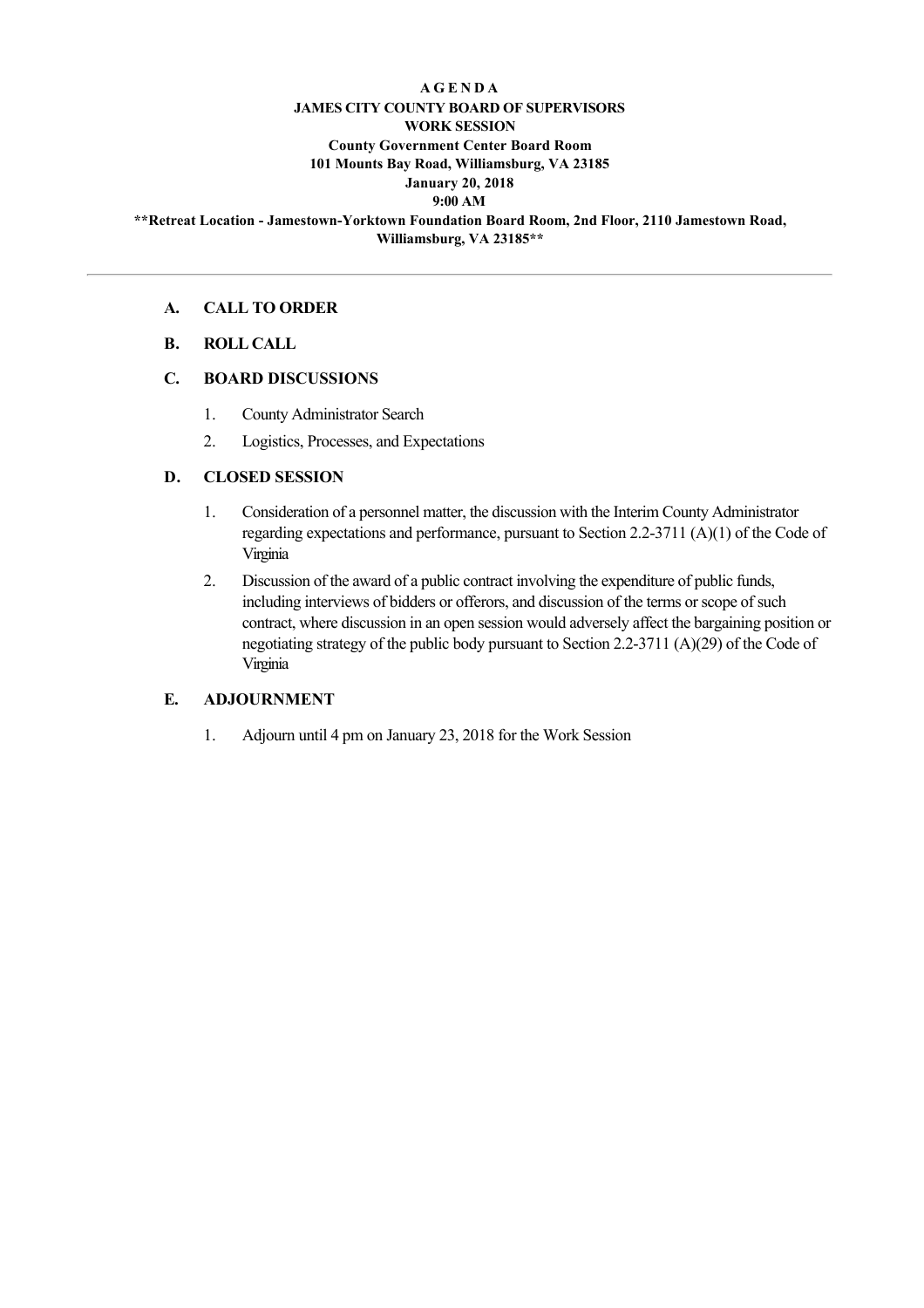### **ITEM SUMMARY**

DATE: 1/20/2018 TO: The Board of Supervisors FROM: Jason Purse, Assistant County Administrator SUBJECT: County Administrator Search

| Department             | Reviewer        | Action   | Date                   |
|------------------------|-----------------|----------|------------------------|
| <b>Board Secretary</b> | Fellows, Teresa | Approved | $1/17/2018 - 10:42$ AM |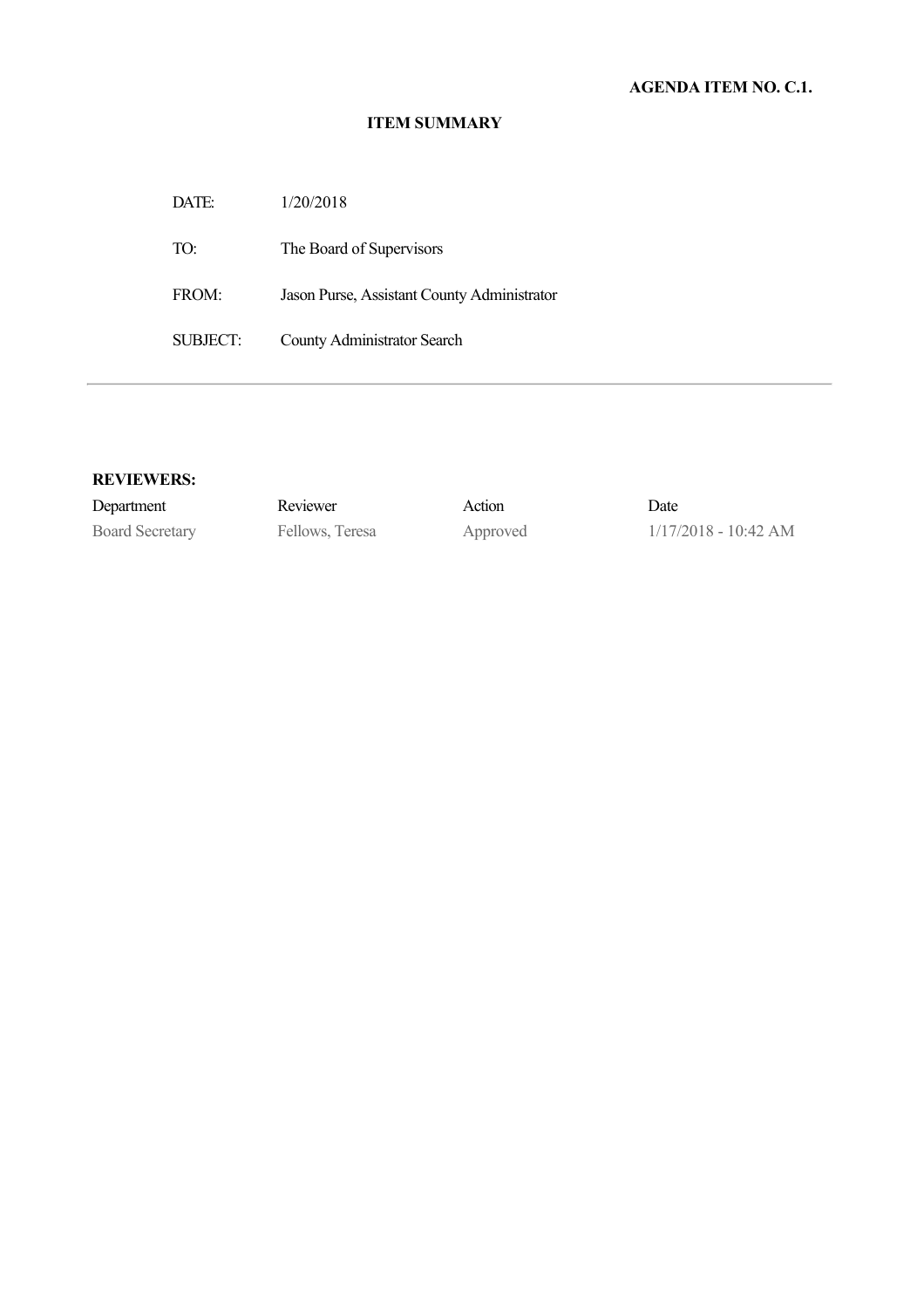### **ITEM SUMMARY**

| DATE:    | 1/20/2018                                   |
|----------|---------------------------------------------|
| TO:      | The Board of Supervisors                    |
| FROM:    | Jason Purse, Assistant County Administrator |
| SUBJECT: | Logistics, Processes, and Expectations      |

| Department             | Reviewer        | Action   | Date                   |
|------------------------|-----------------|----------|------------------------|
| <b>Board Secretary</b> | Fellows, Teresa | Approved | $1/17/2018 - 10:33$ AM |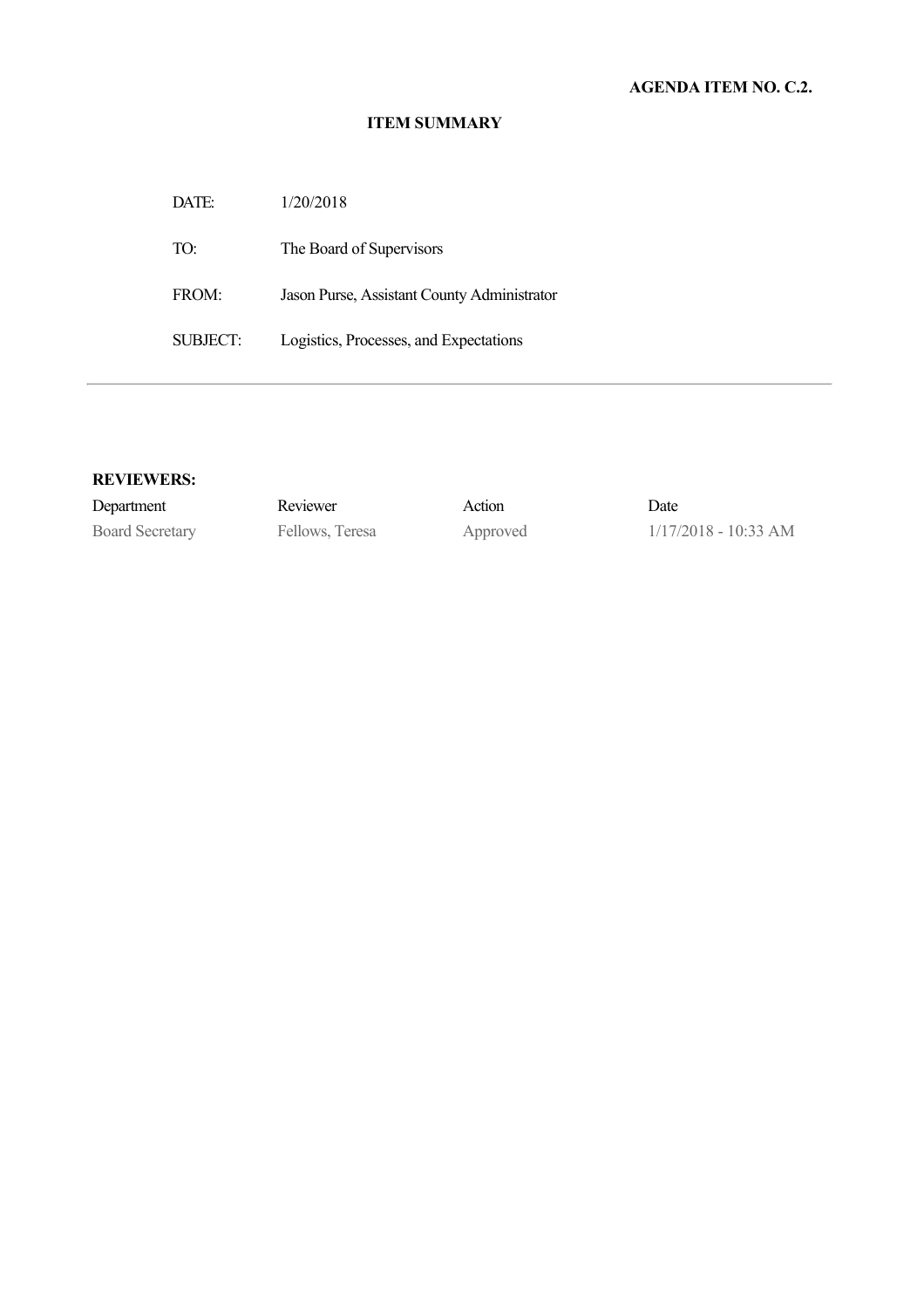# **AGENDA ITEM NO. D.1.**

### **ITEM SUMMARY**

| DATE:    | 1/20/2018                                                                                                                                                                                             |
|----------|-------------------------------------------------------------------------------------------------------------------------------------------------------------------------------------------------------|
| TO:      | The Board of Supervisors                                                                                                                                                                              |
| FROM:    | Adam R. Kinsman, County Attorney                                                                                                                                                                      |
| SUBJECT: | Consideration of a personnel matter, the discussion with the Interim County<br>Administrator regarding expectations and performance, pursuant to Section 2.2-3711<br>$(A)(1)$ of the Code of Virginia |

| Department             | Reviewer        | Action   | Date                   |
|------------------------|-----------------|----------|------------------------|
| <b>Board Secretary</b> | Fellows, Teresa | Approved | $1/17/2018 - 10:30$ AM |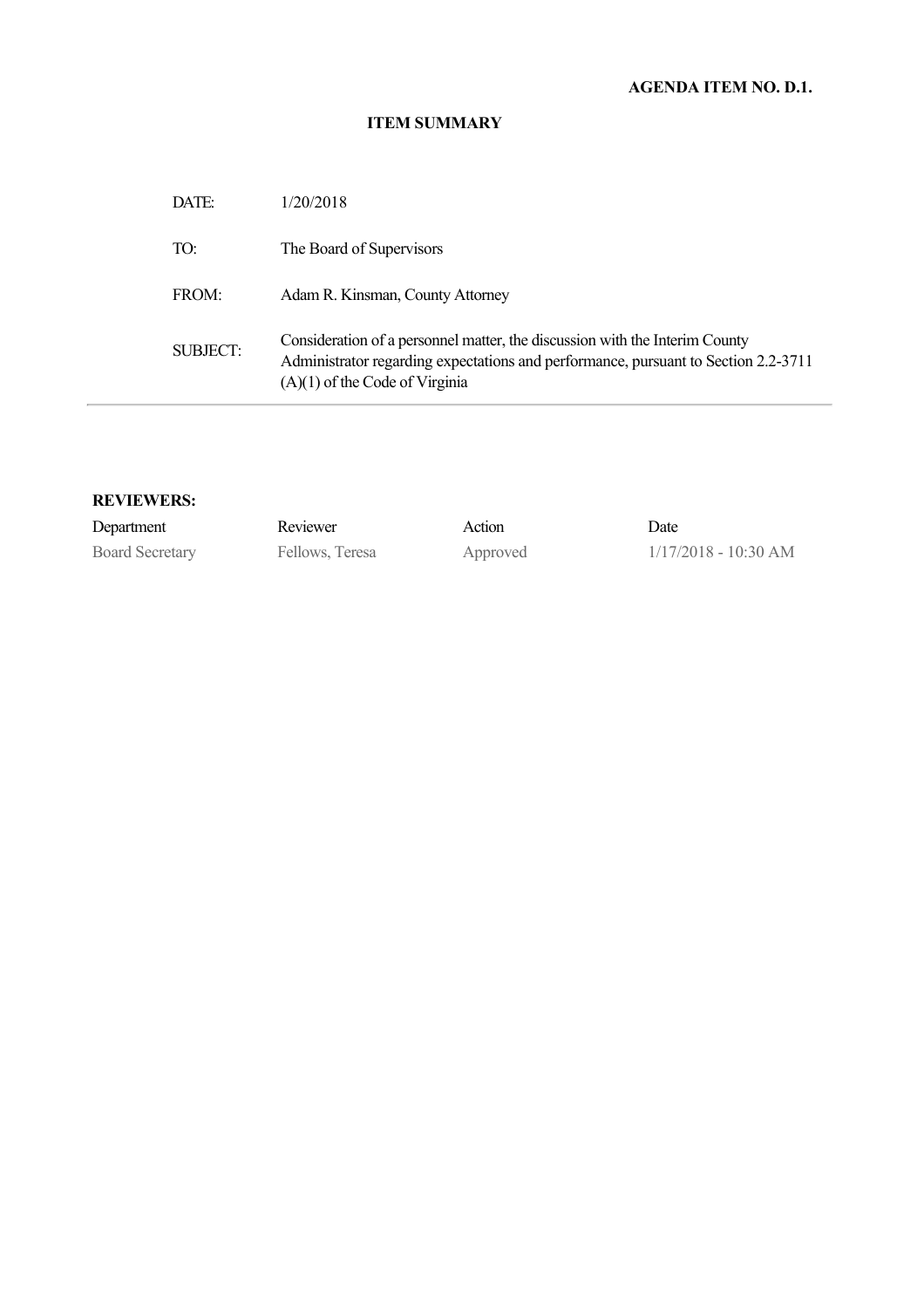# **AGENDA ITEM NO. D.2.**

### **ITEM SUMMARY**

| DATE:    | 1/20/2018                                                                                                                                                                                                                                                                                                                                                                                           |
|----------|-----------------------------------------------------------------------------------------------------------------------------------------------------------------------------------------------------------------------------------------------------------------------------------------------------------------------------------------------------------------------------------------------------|
| TO:      | The Board of Supervisors                                                                                                                                                                                                                                                                                                                                                                            |
| FROM:    | Adam R. Kinsman, County Attorney                                                                                                                                                                                                                                                                                                                                                                    |
| SUBJECT: | Discussion of the award of a public contract involving the expenditure of public funds,<br>including interviews of bidders or offerors, and discussion of the terms or scope of such<br>contract, where discussion in an open session would adversely affect the bargaining<br>position or negotiating strategy of the public body pursuant to Section 2.2-3711 (A)<br>(29) of the Code of Virginia |

| Department             | Reviewer        | Action   | Date                   |
|------------------------|-----------------|----------|------------------------|
| <b>Board Secretary</b> | Fellows, Teresa | Approved | $1/17/2018 - 10:31$ AM |